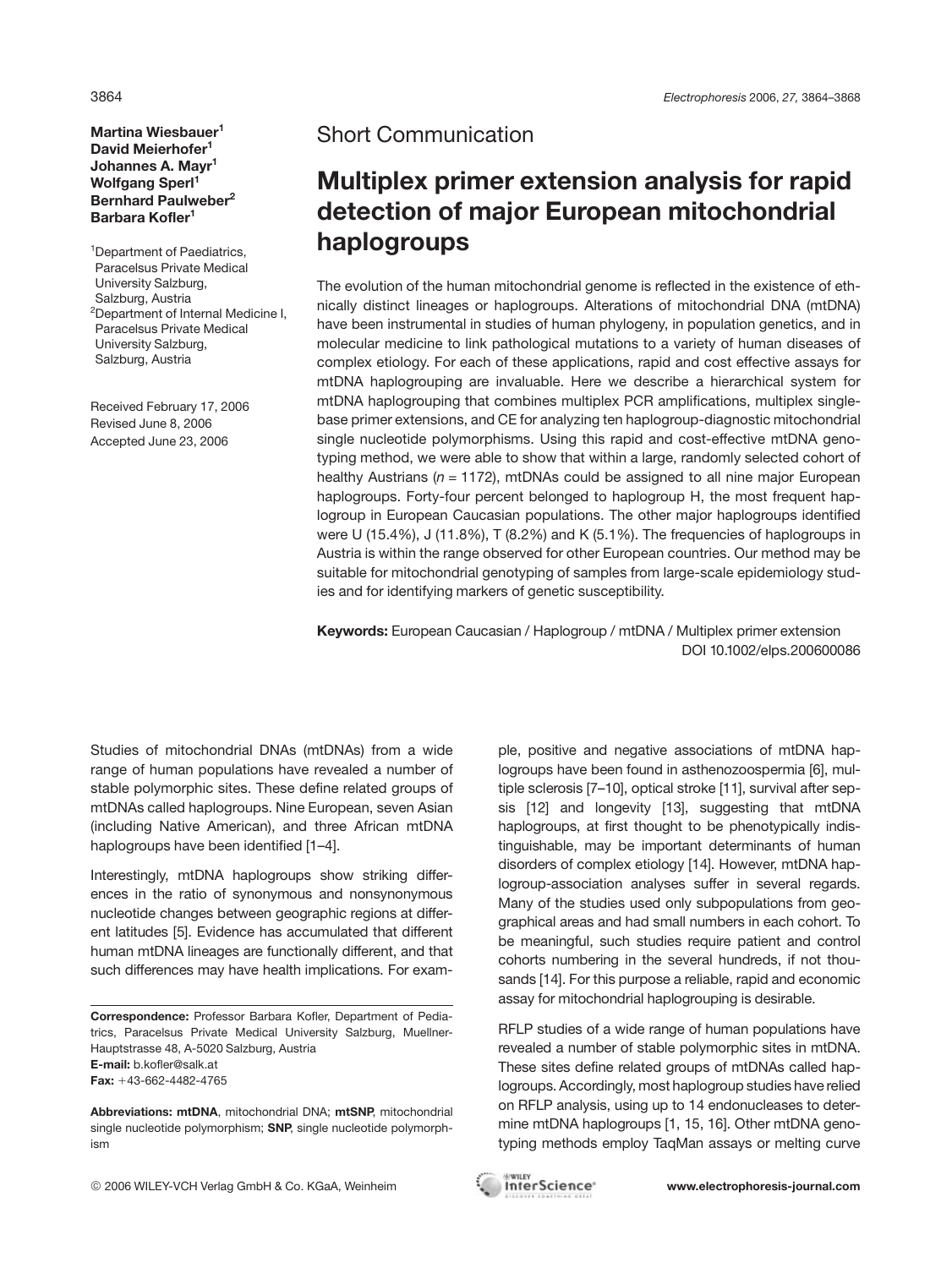

**Figure 1.** Primer extension assays for two samples that exhibit different haplogroups. (A) Multiplex assay A of a sample with haplogroup H. (B) Multiplex assay A of a sample, which needs to be further identified in multiplex B. (C) Multiplex assay B of the sample in (B) now exhibits a SNP combination diagnostic for haplogroup X. Asterisks indicate bases complementary to the ones indicated in the chromatogram due to the use of reverse primer. The first peak corresponds to the internal size standard of 13 bp.

analyses with allele-specific  $T_m$  detection probes [20, 21]. However, both these assays require a separate PCR amplification for each single nucoeltide polymorphism (SNP) site comprising the haplogroup, using costly chemicals.

More recently, primer extension assays (Fig. 1) have been employed to examine forensically informative mitochondrial (mt)SNPs [17–19]. The technique of single-base primer extension entails the annealing of an ordinary DNA oligonucleotide to a DNA template such that the 3'-end of the primer falls one base short of the SNP site present on the template. In the presence of all four dideoxynucleotides, each one labelled with a different fluorescent dye, the DNA polymerase will add to the primer whichever dye terminator is complementary to the base on the template that defines the SNP site.

The aim of the present study was to establish a standardized multiplex primer extension assay for rapid mtDNA based haplogrouping and to determine the haplogroup distribution in a population from central Austria.

Specific primers were designed to amplify the mtDNA regions containing the polymorphic sites that characterize each of the major European haplogroups (H, I, J, K, T, U, V, W, X) in two multiplex PCRs, A and B (Tables 1 and 2). MtSNPs for European haplogroup typing were selected as previously reported [20, 21]. Assay A was designed to determine the most common European haplogroups, H, J, K, T, U, and included primers to amplify five PCR fragments encompassing six informative mtSNPs (Tables 1 and 2). For haplogroups not identified by assay A, a second assay, B, covering another four mtSNPs was used to allow identification of haplogroups V, W, I, X. Primers for PCR amplification and primer extension analysis are listed in Table 1. PCR mixtures contained  $10 \times PCR$  buffer B (Solis Biodyne), 180 pM of each primer,  $140 \mu$ M of each deoxynucleotide triphosphate (Invitrogen) and 0.064 U of Hot Fire Polymerase (Solis Biodyne) in a volume of 30  $\mu$ L. Pre-aliquoted reaction mixes were stored at  $-20^{\circ}$ C. After thawing, 60 ng of genomic DNA was added and all fragments were amplified under the following conditions: 95°C for 15 min, 43 cycles at 95°C for 60 s, 54°C for 60 s and 72°C for 90 s, and a final extension at 72°C for 5 min. Freezing of preformulated and aliquoted PCR mixes did not affect the performance of the amplification or subsequent primer extension analysis, but saved time and enhanced reproducibility [22, 23]. Reactions for the multiplex PCR of one individual can be prepared within seconds simply by adding the template DNA. For large-scale screening of samples, mixes can be supplied in convenient 96-well plates.

To remove primers and unincorporated deoxynucleotides, PCR products  $(10 \mu L)$  were treated with Quick Clean according to the manufacturer's protocol (Bioline). The purified PCR product was resuspended in 20  $\mu$ L water and further treated with 0.34 U shrimp alkaline phosphatase (Promega) for 1 h at 37°C, followed by incubation at 80°C for 15 min to inactivate the enzyme.

Multiplex primer extension reactions were carried out in a total volume of 10  $\mu$ L containing 2  $\mu$ L primer extension mix (CEQ™ SNP primer extension kit, Beckman Coulter),  $2 \mu L$  purified PCR product, and the primer mix as listed in Table 1. To enable electrophoretic resolution of the different primer extension products, poly-adenosine tails 5–25 nucleotides in length were included at the 5'-end of each SNP primer (see Table 1). The choice of orientation and concentration of the SNP primers in the multiplex assays was determined empirically. Thermal cycling conditions for single base extension reactions were performed with: 25 cycles of denaturation at 96°C for 10 s, annealing at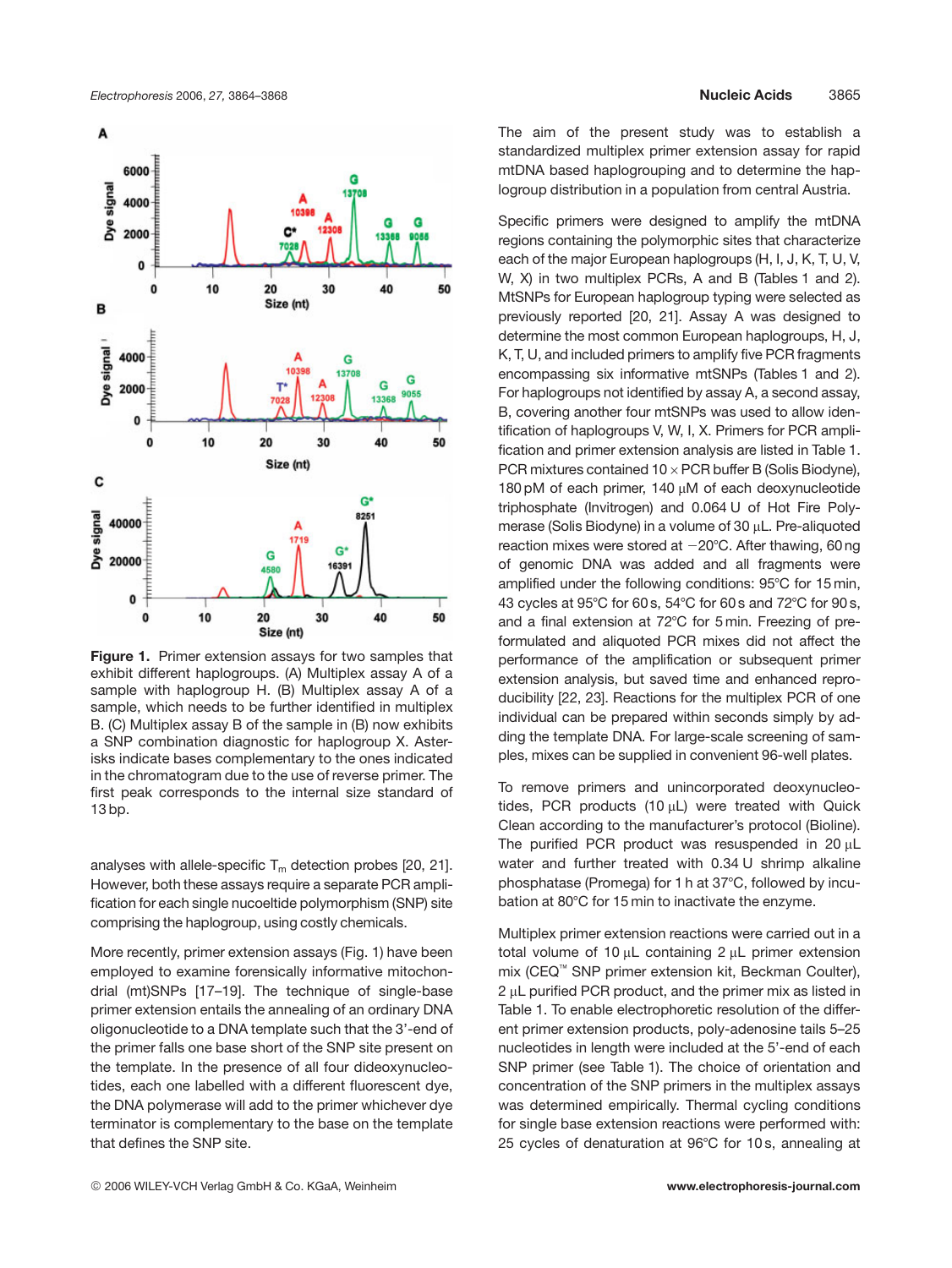|  |  |  |  |  | Table 1. Primer sequences used to amplify mtDNA fragments containing haplogroup specific SNPs and extension primers |  |  |
|--|--|--|--|--|---------------------------------------------------------------------------------------------------------------------|--|--|
|--|--|--|--|--|---------------------------------------------------------------------------------------------------------------------|--|--|

| Position           | Sequence PCR primer                                    | bp  | Position <sup>a)</sup> | Sequence SNP primer                                                                     | $T_m$        | pmol        |
|--------------------|--------------------------------------------------------|-----|------------------------|-----------------------------------------------------------------------------------------|--------------|-------------|
| <b>Multiplex A</b> |                                                        |     |                        |                                                                                         |              |             |
| 6954-7491          | GGTGGCCTGACTGGCATTG<br>GTTGGCTTGAAACCAGCTTTGG          | 538 | 7028r                  | TATTGATAGGACATAGTGGAAGTG                                                                | 57.8         | 0.5         |
| 8854 - 9335        | GCGGGCGCAGTGATTATAGG<br>GAGGAGCGTTATGGAGTGGAAG         | 482 | 9055f                  | (A) <sub>25</sub> CTACTCATGCACCTAATTGGAAGC                                              | 65.2         | 1.0         |
| 10 279 - 10 634    | CCCTACCATGAGCCCTACAAAC<br>TAAGAGGGAGTGGGTGTTGAGG       | 356 | 10 398 f               | (A) <sub>5</sub> TGACTACAAAAAGGATTAGACTGA                                               | 58.2         | 0.5         |
| 12009-12462        | GCTCACTCACCCACCACAT<br>GGATGCGACAATGGATTTTA            | 454 | 12 308 f               | $(A)_{10}$ CTATCCATTGGTCTTAGGCCCCAA                                                     | 64.7         | 0.6         |
| 13 249 - 13 786    | <b>TCCACTTCAAGTCAACTAGGAC</b><br>GGGGATTGTTGTTTGGAAGGG | 537 | 13708f<br>13 368 f     | (A) <sub>15</sub> CTACTAAACCCCATTAAACGCCTG<br>(A) <sub>21</sub> GCCATACTATTTATGTGCTCCGG | 64.2<br>64.8 | 0.69<br>2.0 |
| <b>Multiplex B</b> |                                                        |     |                        |                                                                                         |              |             |
| 1485-1950          | GCCCGTCACCCTCCTCAAG<br>ACGGGTGTGCTCTTTTAGCTG           | 466 | 1719f                  | (A) <sub>5</sub> ACCTTACTACCAGACAACCTTA                                                 | 62.4         | 1.0         |
| 4506-5004          | CATCTTTGCAGGCACACTCATC<br>GATTTTGCGTAGCTGGGTTTGG       | 499 | 4580f                  | CTGAGTAGGCCTAGAAATAAACAT                                                                | 57.6         | 0.5         |
| $8011 - 8560$      | AGTACTCCCGATTGAAGCCCC<br>GGGCAATGAATGAAGCGAACAG        | 550 | 8251 r                 | (A) <sub>15</sub> GTGCTATAGGGTAAATACGGG                                                 | 66.3         | 0.3         |
| 276<br>16344-      | CAGTCAAATCCCTTCTCGTCCC<br>TCTGTGTGGAAAGTGGCTGTG        | 502 | 16391 r                | AG (A) <sub>10</sub> GGAGGATGGTGGTCAAGGGA                                               | 67.7         | 0.5         |

a) The numbering of site positions follows the revised Cambridge reference sequence genebank no. J01415.1. r: primer in reverse orientation; f: primer in forward orientation.

50°C for 20 s and extension at 72°C for 50 s. After the primer extension reaction, excess fluorescence labelled dideoxynucleotides were digested by adding 0.34 U shrimp alkaline phosphatase (Promega) to  $4 \mu L$  of the reaction product. Digestion was performed at 37°C for 1 h followed by enzyme inactivation at  $80^{\circ}$ C for 15 min. The primer extension products (1  $\mu$ L) were mixed with 39  $\mu$ L Sample Loading Solution (Beckman Coulter) and 0.125 µL internal standard (GenomeLab<sup>™</sup> DNA standard kit 80, Beckman Coulter). After a denaturation step of 90°C for 60 s, samples were separated by CE on a Beckman Coulter CEQ™ 8000 Genetic Analysis System. The system is based on a capillary filled with urea in buffered polyacrylamide sieving matrix of 33 cm length and 75  $\mu$ m internal diameter. The injection was for 30s at a field strength of 2 kV and the separation electrical field strength was 6 kV. Separation time of primer extension products was 16 min. Using the CEQ software it is possible to assign the locus to the peaks and to call the genotypes automatically. The results of our multiplex analysis were confirmed by direct sequencing of a representative sample of each haplogroup.

Our study population consisted of 1172 unrelated Caucasians of the Salzburg region in central Austria. The cohort included 930 men between 40 and 55 years of age and 527 women between 50 and 65 years of age. The

study was conducted according to the Austrian Gene Technology Act and was approved by the ethics committee of the medical association of Salzburg. All subjects gave written, informed consent before entering the study. Venous blood was collected in 5 mL EDTA coated tubes; genomic DNA was isolated with a Nucleospin Blood kit (Macherey-Nagel) and stored at 4°C.

Running multiplex A alone allowed 84% of the sample to be assigned to five haplogroups: H, J, K, T, U (Table 2). The remaining specimens were further analyzed by multiplex reaction B to identify haplogroups V, W, I, X (Table 2). All nine major European haplogroups were observed in our cohort. The haplogroup frequencies were  $44\%$  H ( $n = 511$ ), 15.4% U (*n* = 181), 11.8% J (*n* = 138), 8.2%T (*n* = 96), 5.1%K (*n* = 60), 1.9% V (*n* = 23), 1.7% W (*n* = 20), 1.1% X (*n* = 13) and 1.1% I (*n* = 13). Failure of primer extension analysis of a successful PCR amplification occurred in 1% of cases. In addition, 10% of individuals did not fit into these nine predefined haplogroups and were classified as "others". A similar percentage (8.2%) of unclassified haplogroups was observed in a previous study using the same SNPs in a TaqMan Allelic Discrimination Assay [20]. If further typing of these samples is desired, additional mtSNPs could be included in multiplex assay B. A combination of our method and sequencing of the hypervariable regions of the D-loop should allow determination of all mtDNA haplogroup subtypes.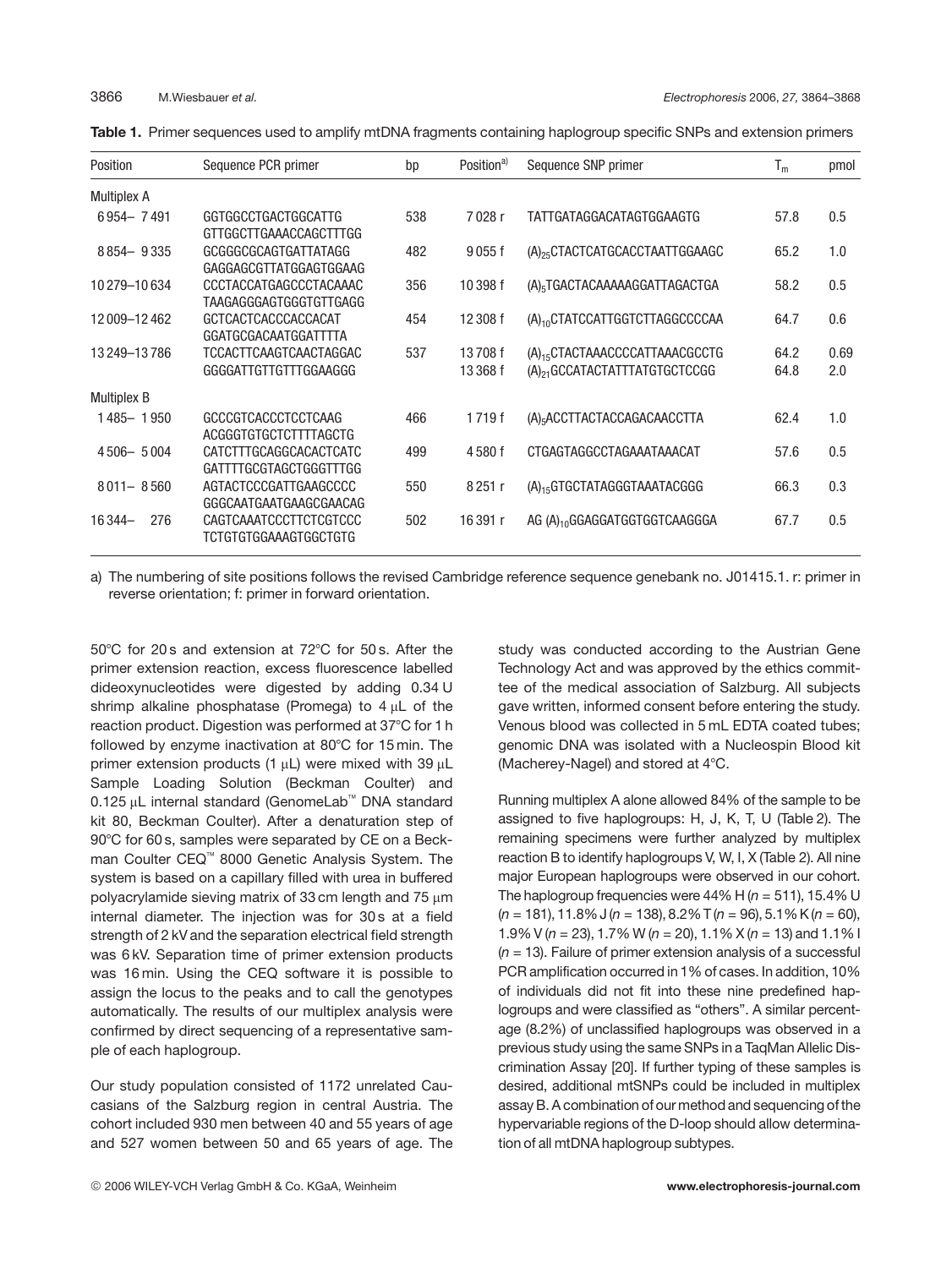| Multiplex A |      |       |       |       |       |      |      |             | Haplogroup |             |
|-------------|------|-------|-------|-------|-------|------|------|-------------|------------|-------------|
| 7028        | 9055 | 10398 | 12308 | 13708 | 13368 | 1719 | 4580 | 8251        | 16391      |             |
| C           | G    | A     | A     | G     | G     |      |      |             |            | Н           |
|             | G    | G     | Α     | Α     | G     |      |      |             |            |             |
|             | G    | A     | G     | G     | G     |      |      |             |            |             |
|             | G    | A     | Α     | G     | A     |      |      |             |            |             |
|             | A    | G     | G     | G     | G     |      |      |             |            | K           |
|             | G    | G     | A     | G     | G     |      |      |             |            | Multiplex B |
|             | G    | A     | A     | G     | G     |      |      |             |            | Multiplex B |
|             |      |       |       |       |       |      |      | Multiplex B |            |             |
|             | G    | G     | A     | G     | G     | A    | G    | A           | Α          |             |
|             | G    | A     | A     | G     | G     | G    | A    | G           | G          |             |
|             | G    | A     | A     | G     | G     | G    | G    | A           | G          | W           |
|             | G    | A     | A     | G     | G     | A    | G    | G           | G          | X           |

Table 2. MtDNA polymorphic sites used to determine major European haplogroups in multiplex analysis A and B<sup>a)</sup>

a) The numbering of site positions follows the revised Cambridge reference sequence genebank no. J01415.1.

A previous study also employed multiplex SNP assays for mtDNA haplogrouping for forensic applications, analyzing 16 SNPs in two reactions [18]. Our method is a rapid and cost effective alternative to the methods mentioned above, since 84% of the samples can be analyzed with one multiplex assay. We used the second multiplex assay only for the remaining 16% of samples that could not be assigned to a haplogroup by the first reaction. Sequencing becomes more costeffective. However, todetermine a haplogroup for 84% of the samples, six fragments would have to be sequenced. Here only one reaction using in principle the same chemicals (same price) is necessary. There is an additional purification step of the PCR product in the present method necessary compared to a sequencing reaction, but this is compensated for by less primer extension reactions and subsequent separations on the sequencer. In addition, automatization of the analysis of several sequence reactions in parallel to determine a haplogroup is not available.

The distribution of haplogroups we observed falls within the range for European Caucasians reported in other studies [1]. However, it differs slightly from a previous study of 277 Caucasians from western Austria [18]. The differences in frequencies of haplogroups J, K, T, U may simply be a function of the different sample sizes (277 versus 1172). Alternatively, the differences in haplogroup frequencies may be real, possibly reflecting the geographic separation of the populations of western and central Austria imposed by the Alps.

With our multiplex primer extension assays detailed here we could readily assign major European haplogroups in the Austrian population. Our method will be useful for association studies aimed at identifying mtDNA genotypes that predispose individuals to various multifactorial diseases. These assays can be extended to other panels of mtSNPs for typing the haplogroups prevalent in different countries or continents.

*This work was supported by a grant of the "Medizinische Forschungsgesellschaft Salzburg" to B. Kofler and of the "Kamillo Eisner Stiftung" to B. Paulweber and the "Vereinigung zur paediatrischen Forschung und Fortbildung Salzburg".*

## **References**

- [1] Torroni, A., Huoponen, K., Francalacci, P., Petrozzi, M. *et al.*, *Genetics* 1996, *144*, 1835–1850.
- [2] Torroni, A., Schurr, T. G., Yang, C. C., Szathmary, E. J. *et al.*, *Genetics* 1992, *130*, 153–162.
- [3] Silva, W. A., Jr., Bonatto, S. L., Holanda, A. J., Ribeiro-Dos-Santos, A. K. *et al.*, *Am. J. Hum. Genet.* 2002, *71*, 187–192.
- [4] Schurr, T. G., Wallace, D. C., *Hum. Biol.* 2002, *74*, 431–452.
- [5] Mishmar, D., Ruiz-Pesini, E., Golik, P., Macaulay, V. *et al.*, *Proc. Natl. Acad. Sci. USA* 2003, *100*, 171–176.
- [6] Ruiz-Pesini, E., Lapena, A. C., Diez-Sanchez, C., Perez-Martos, A. *et al.*, *Am. J. Hum. Genet.* 2000, *67*, 682–696.
- [7] Kalman, B., Lublin, F. D., Alder, H., *Mult. Scler.* 1995, *1*, 32– 36.
- [8] Seyrantepe, V., Topaloglu, H., Simsek, E., Ozguc, M., Yordam, N., *Lancet* 1996, *347*, 695–696.
- [9] Hofmann, S., Bezold, R., Jaksch, M., Kaufhold, P. *et al.*, *Mol. Cell. Biochem.* 1997, *174*, 209–213.
- [10] Kalman, B., Li, S., Chatterjee, D., O'Connor, J. *et al.*, *Acta Neurol. Scand.* 1999, *99*, 16–25.
- [11] Majamaa, K., Finnila, S., Turkka, J., Hassinen, I. E., *Lancet* 1998, *352*, 455–456.